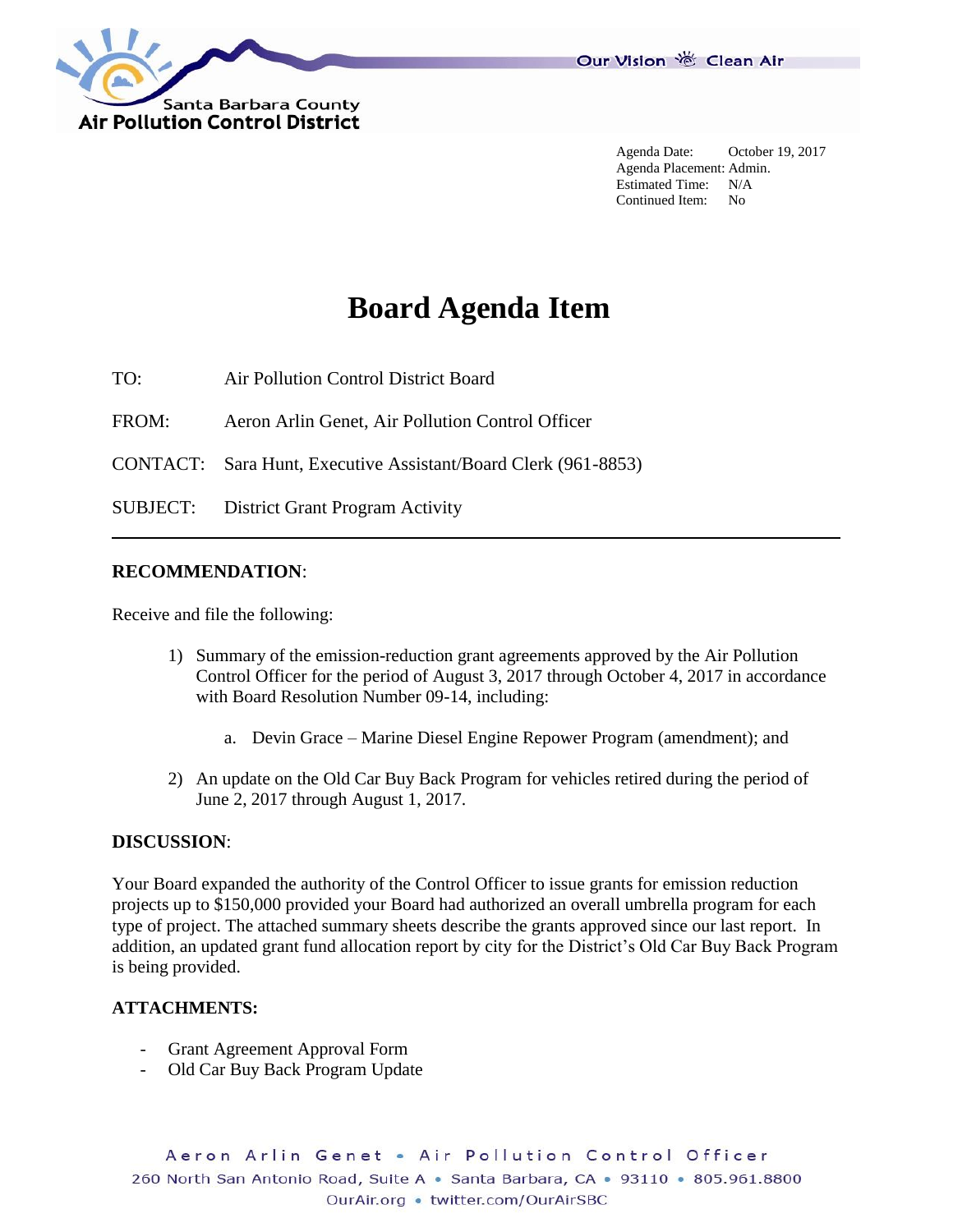## **GRANT AGREEMENT AMENDMENT APPROVAL FORM**

| To:                   | <b>Air Pollution Control Officer</b>                      |
|-----------------------|-----------------------------------------------------------|
| <b>Staff Contact:</b> | Jim Fredrickson                                           |
| Date:                 | May 4, 2017 September 15, 2017                            |
| <b>Grant Program:</b> | Marine Diesel Engine Repower Program (Carl Moyer Program) |

### **GRANT INFORMATION**

| <b>Grantee:</b>                              | Devin Grace (Fishing Vessel E&T)           |
|----------------------------------------------|--------------------------------------------|
| <b>Grant Agreement Number:</b>               | AP161707                                   |
| <b>Grant Agreement Amount:</b>               | \$70,850                                   |
| <b>Existing Engine:</b>                      | 2000 Caterpillar 350 Hp Tier 0 engine      |
| <b>New Engine:</b>                           | 2016 2017 Cummins 405 410 Hp Tier 3 engine |
| <b>Grant Cost-Effectiveness:</b>             | $$15,459$ /ton NOx+ROC+PM <sub>10</sub>    |
| <b>Program Limit:</b>                        | $$18,030$ /ton NOx+ROC+PM <sub>10</sub>    |
| <b>Project Life:</b>                         | 5 Years                                    |
| <b>Project Lifetime Emission Reductions:</b> | 4.86 tons $\text{NOx+ROC+PM}_{10}$         |

### **PROGRAM INFORMATION**

| <b>Approved Program Budget:</b>            | \$3,000,000                                                      |
|--------------------------------------------|------------------------------------------------------------------|
| <b>Encumbered Grant Agreements:</b>        | (Including current Grant)<br>\$2,252,574                         |
| <b>Current Program Balance:</b>            | \$747,426                                                        |
| <b>Overall Program Cost-Effectiveness:</b> | $$9,346$ /ton NOx+ROC+PM <sub>10</sub> (Including current Grant) |

Date: 18 Sept 17 Approved: Air Pollution Control Officer

Grant Agreement AP161707 was originally approved on May 8, 2017. The above summarizes amendments made and approved by the APCO after that date. Please contact the Board Clerk to review this grant agreement and/or amendment.